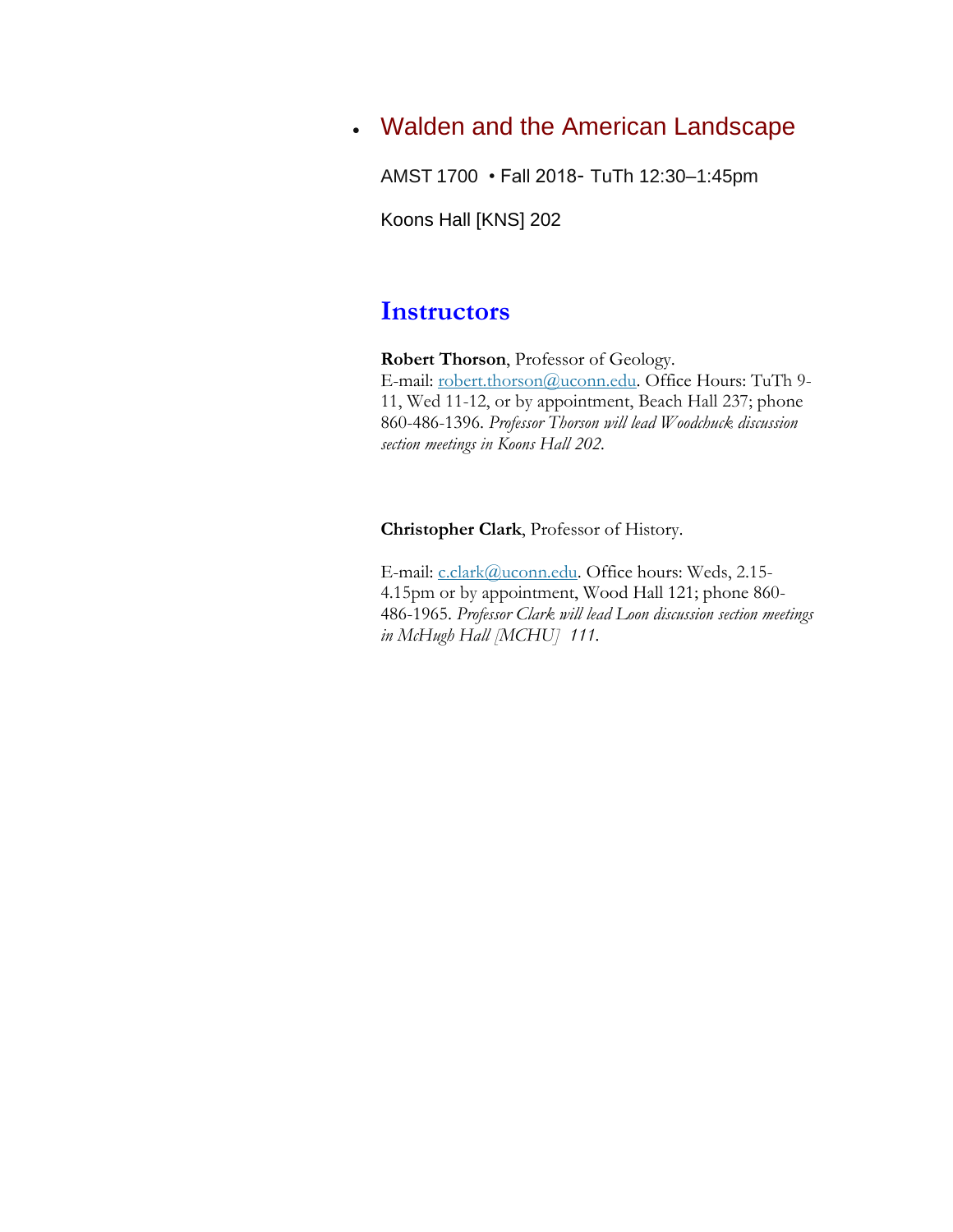#### **Course description**

Sustainability. Social media. Globalization. Immigration. Environment. Alienation. Race. Literature. Anxiety. War. Climate change. Making America great again. These are the salient political issues of today.

Your understanding of these issues will benefit from a close reading of the prophetic *Walden; or Life in the Woods* by Henry David Thoreau. Since its publication in 1854, our nation's most scrutinized work of literary nonfiction has become a historic touchstone for how to live the good life, individually as a person, and collectively within a group of friends, family, and communities. As Katharine Wittemore summarized in 2014,

> Every age gets the Thoreau it deserves. This crank genius has been alternately held up as our greatest nature writer, the icon of American individualism, the firebrand dissenter, the sage of simplicity, the transcendental mystic, or the in-your-face libertarian. These personae slow-fade and recur like the seasons. Meanwhile everyone from the civil rights movement to the Tea Party movement claims him. He's been called the first hippie. Edward O. Wilson dubbed him "the father of environmentalism." He's a beacon for rebellious teens. St. Francis meets Holden Caulfield meets Stokely Carmichael. This protean quality can steamroll you. I typed in "Walden" on Amazon.com, for instance, and got more than 28,000 results. Still, America's arguably most canonical book, wrote John Updike, "risks being as revered and unread as the Bible."

Our course offers you an expertly guided, and discussionbased "close reading" of this famous, challenging, and rewarding work. We begin by examining the relevance of *Walden's* to your modern lives. After helping you understand your own "sense of place," from September 6 to October 30 we will examine Thoreau's physical, historical, and aesthetic "sense of place" at Walden Pond that gave rise to his masterpiece *Walden.* Geology will inform our understanding of the development of the Walden terrain and ecosystem. Social and economic history will explain the land use history that developed on that terrain. Philosophical and aesthetic history will help explain why this book remains valuable today.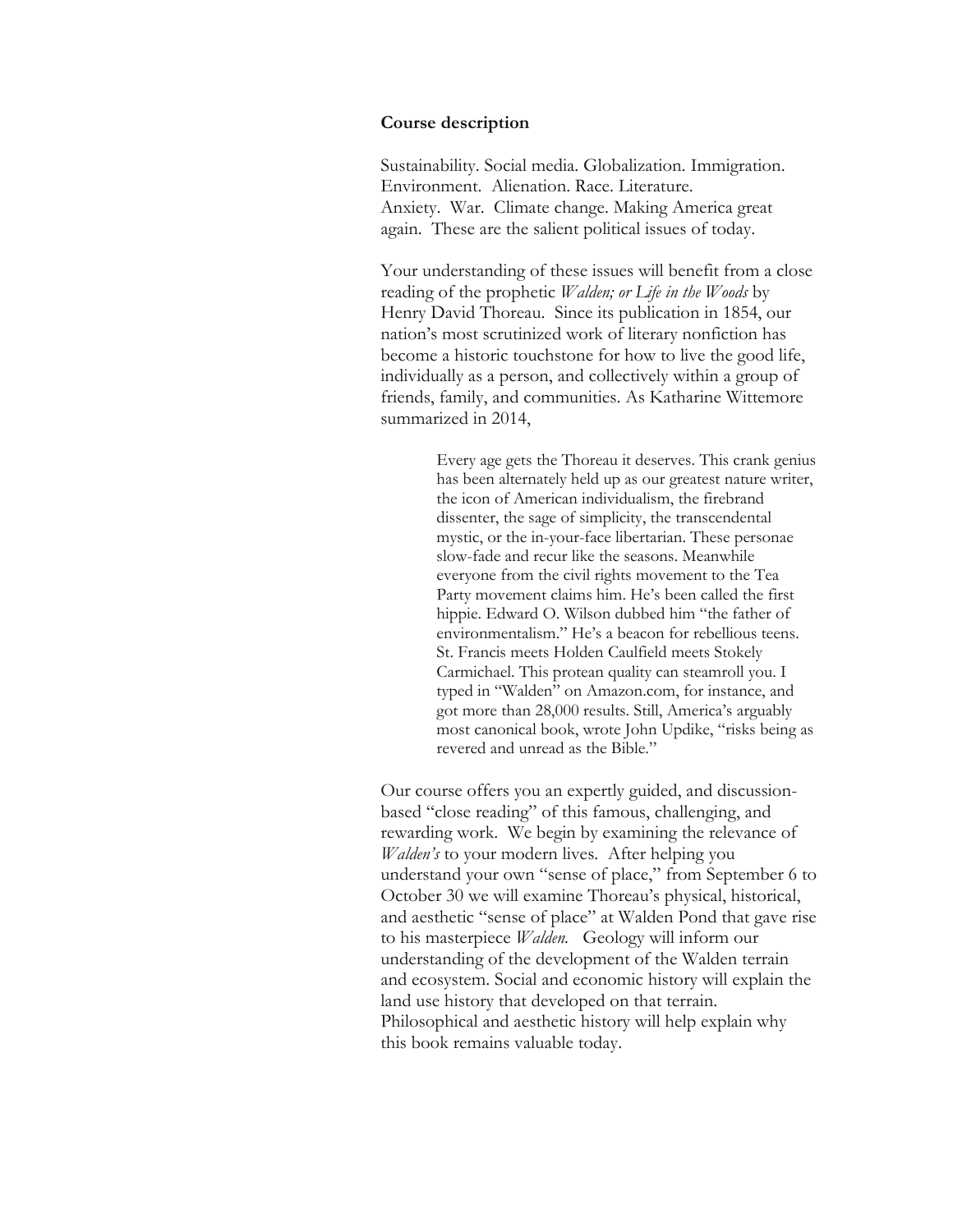With that preparation behind us, we read the book over five class periods from November 1-15. A large majority of past students report that this guided reading profoundly influenced their life outlook. Some felt like they deserved a trophy. Following this read, from November 27 to December 4 we will examine *Walden's* enduring legacies, one of which is Terry Tempest Williams's *Refuge* (1992), which we will read over Thanksgiving Break. Though her work stands in great contrast to Thoreau's, both explore common themes of nature and environment, family and community, ethics and politics. The course will end with your personal takeaway in class on December 6, in writing on December 9, and individually with your section leader during the final exam block.

## **Course objectives**

The course takes an integrative approach to subjects that are often taught in separate branches of the curriculum. Combining geology, history, literature and art, it demonstrates how the perspectives of different fields can come together to illuminate a single subject. It also calls on us to consider the mid-nineteenth century origins and legacies of American environmentalism and to reflect on our personal philosophies and sense of place.

Among the course's immediate aims are the following:

- To provide a personal, interdisciplinary, enriching course that satisfies the Humanities general education requirement at UConn, and the Honors Core requirement in its Honors Program;
- To create a shared intellectual community for Honors faculty and students; and
- To help you understand yourself and the present era in which we live.

### **FORMAT**

Class meetings will be of four kinds, according to the schedule detailed below.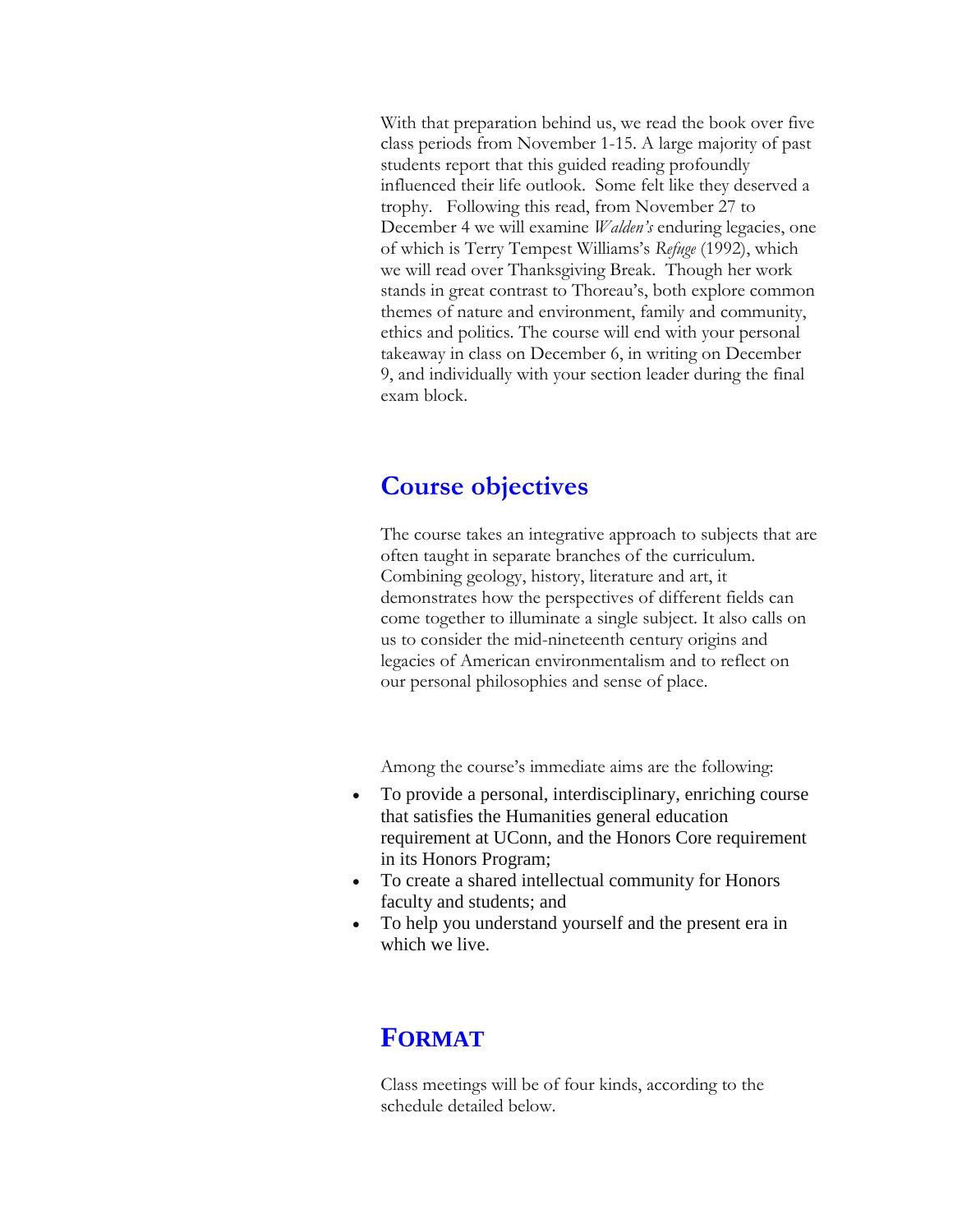**(1)** Whole-group meetings (designated "G" on the schedule) will take place in Koons Hall 202, with all students and instructors present.

**(2)** When we meet in discussion sections (designated "S" on the schedule), students will go to the section (either Loon or Woodchuck) they are assigned at our first class meeting.

**(3)** We have also arranged five field trips ("F" on the schedule), one off-campus and four on campus. The offcampus field trip to Walden Pond in Concord, Massachusetts, is scheduled for Sunday, September 23 (rain or shine). To compensate for the day trip to Concord, there will be no class on Thursday, September 20. The first two on-campus site visits, to the Torrey Herbarium and the Dodd Center, will show you some of the 19<sup>th</sup> century materials held at UConn, tell us about Thoreau, his contemporaries, and his legacies. The third visit, to the Benton Museum of Art, will feature the aesthetic world of Thoreau and his contemporaries. The final field trip is to Tift Pond at the edge of campus, which will serve as a surrogate for Walden Pond as you prepare your final papers and journal entries.

**(4)** The final encounter will be an individual meeting between you and your section professor (Loon or Woodchuck) during the final exam period.

Attendance at all these class meetings is required. Students are responsible for completing all reading, writing, or other preparatory assignments before each class or field trip.

We will use HuskyCT throughout the course to minimize paper handouts and to make materials easily accessible. The control panel on the left contains these menu links:

- **Syllabus** An online version of the syllabus divided into the background material, and the daily schedule.
- **Announcements** These will be sent intermittently, as needed. Always check the evening before class.
- **Schedule** A color version of the printed schedule for handy reference.
- **Journal** Instructions and examples.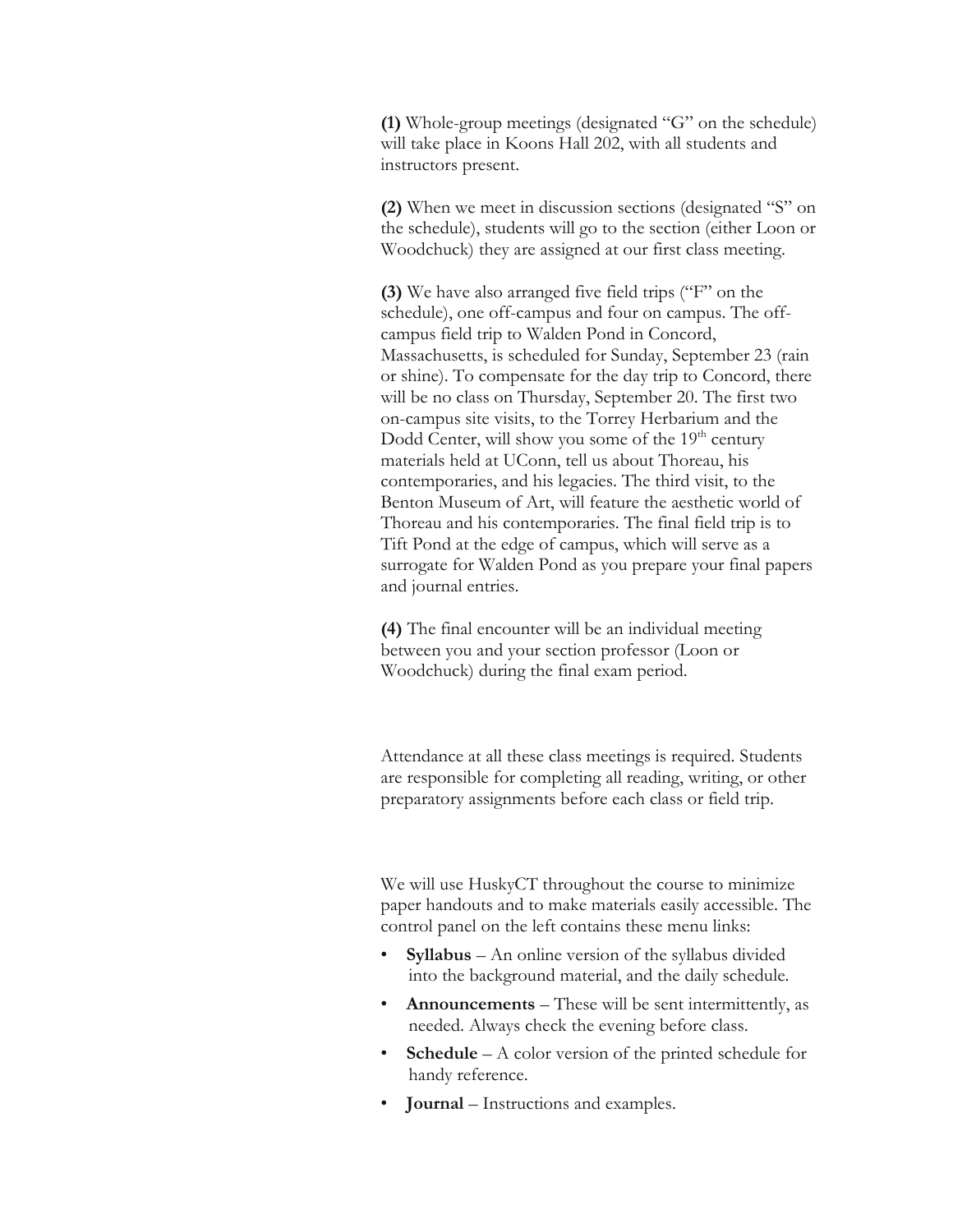- **Field Trips**  Handouts to be read before each field trip.
- **Readings**  A complete list arranged alphabetically. The assignments by the day are listed in the syllabus.
- **Lectures**  PowerPoints used during class are posted here.
- **Writing Assignments** Instructions are posted here.
- **Odds & Ends** various items posted ad hoc.

The AT-A-GLANCE schedule provides an easy way to keep track of what will be happening. Reading from left to right, start with the date (Tues, Thurs, Sun). To the right is a color-coded tab indicating whether we will meet in group (G), in section (S) as a Woodchuck or Loon, at one of five trip localities (F), not at all (N), or as an individual (I). Next is a content outline. The column to the right indicates whether there will be a paper due (at 8:00 AM by email), a journal entry to be written, submission of your journal on Tuesday for a Thursday return (a journal check), or submission of your portfolio in hard copy. Details of each day are on the syllabus or in the handouts.

# **Readings**

There are three required books for the course. Available for purchase at the UConn Bookstore (Textbook Department) are:

- 1. Thoreau, Henry David. *Walden: A Fully Annotated Edition*, edited by Jeffrey S. Cramer. New Haven: Yale University Press, 2004.
- 2. Williams, Terry Tempest. *Refuge: An Unnatural History of Family and Place*. New York: Vintage, 1992. Paper.

Issued in class will be:

3. Thorson, Robert M. *The Guide to Walden Pond*. Boston & New York: Houghton Mifflin Harcourt, 2018. Paper.

We'll also be reading various articles and selections from books. Unless stated otherwise these will be accessible online through the course HuskyCT site. From the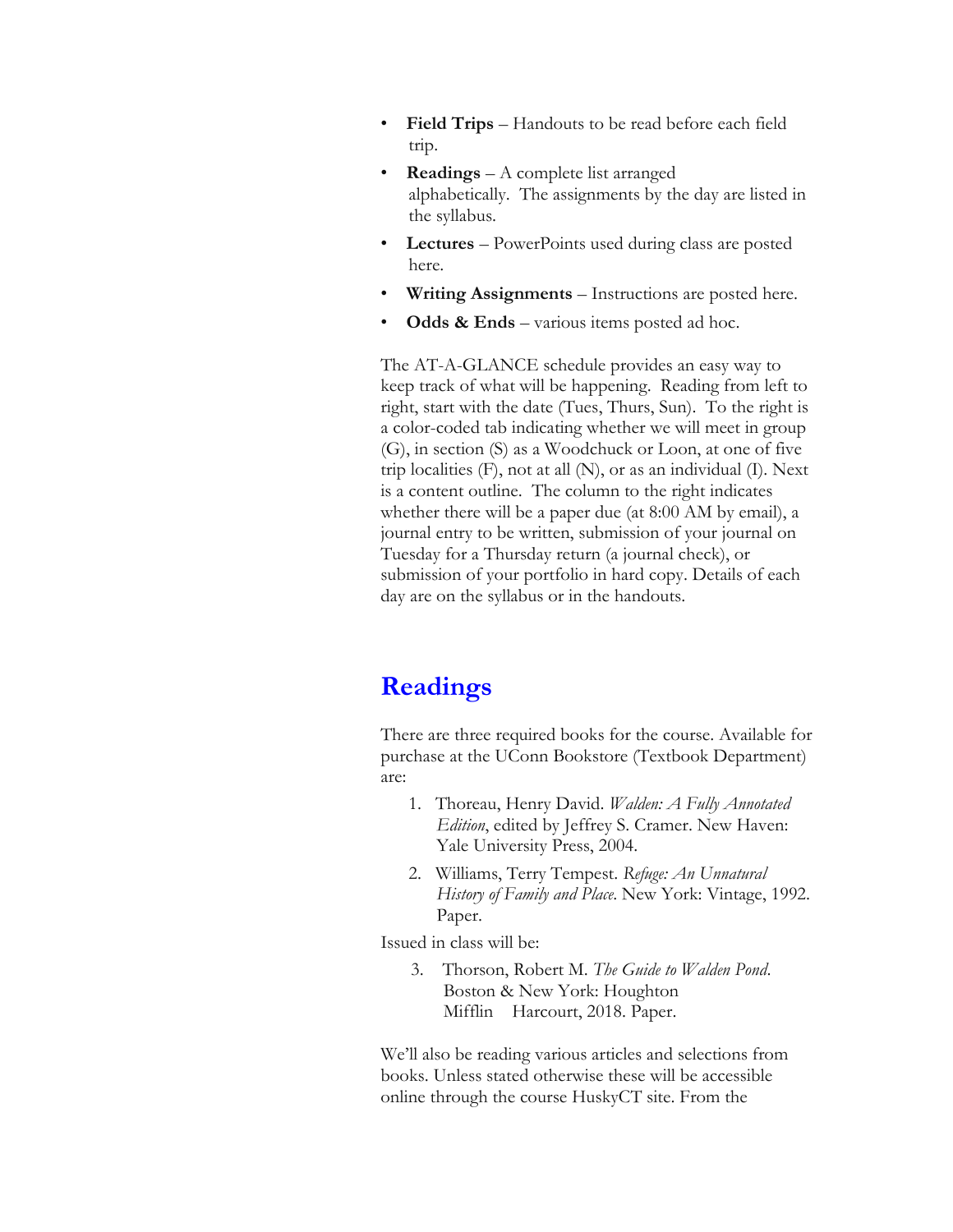HuskyCT site main page, select "Readings." Readings are listed by author and title as in the syllabus. Those not on HuskyCT will be accessible directly via weblinks in the syllabus.

### **GENERAL RESOURCES**

The Thoreau Society, founded in 1941, is the oldest and largest organization devoted to an American author and is dedicated to promoting Thoreau's life and works through education, outreach, and advocacy: http://www.thoreausociety.org/

The Thoreau Reader includes many full text selections: [http://thoreau.eserver.org/.](http://thoreau.eserver.org/)

The Thoreau Institute, located in the Walden Woods, is another prominent institution devoted to the study of Thoreau and the environment. They are official collaborators for *The Guide to Walden Pond.* It has also digitized many of Thoreau's writings: [http://www.walden.org/.](http://www.walden.org/)

The University of Virginia hosts an American Studies website with a wealth of resources: [http://xroads.virginia.edu/.](http://xroads.virginia.edu/)

# **Writing Assignments and Grades**

There are no exams or quizzes. Each student is required to submit five increasingly challenging papers on scheduled due dates. Each paper must be turned in to your section leader via e-mail by 8 a.m. on the due date, and you must be prepared to discuss it in a section meeting that day. You will also be expected to keep a journal (as Thoreau did; we'll give you guidance about this). At the end of the course you will gather all these materials into a portfolio for final submission, accompanied by a summary. Handouts with more detailed instructions for each assignment will be provided on the HuskyCT tab.

Your section instructor will evaluate and grade all assignments, except for Paper #2, which will be graded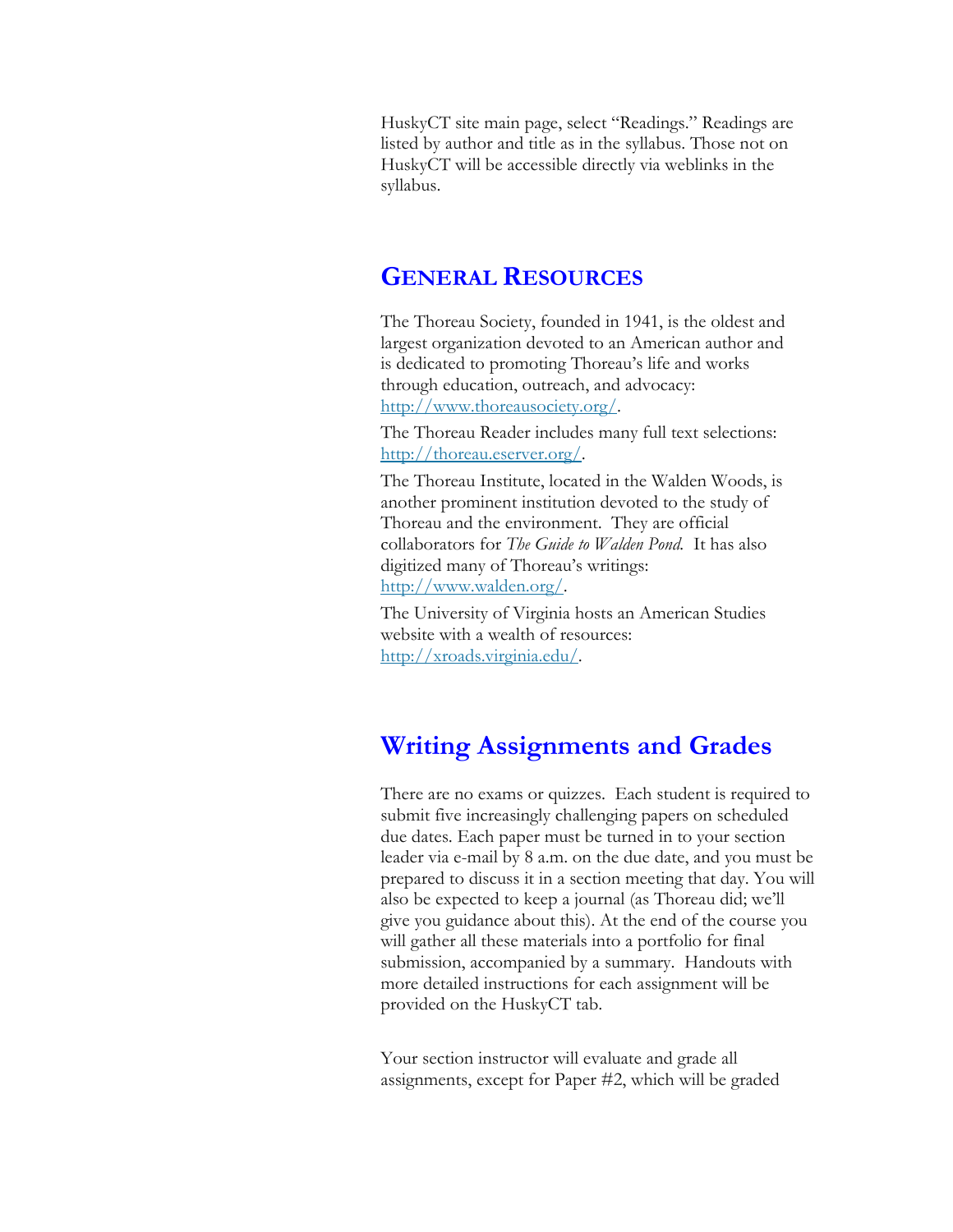by Professor Thorson, and Paper #3, which will be graded by Professor Clark.

**Paper #1. Sense of Place:** This one-page "minimemoir" will be about a place that was important to you when you when forming your core identity, perhaps from childhood. (This was the case with Thoreau's childhood visit(s) to Walden Pond.) Write a 500-word essay describing concretely your sense of place or your lack thereof. DUE 9/4.

**Paper #2. Scientific Description:** This short paper asks you to select features of Walden as you experience the site on the field trip and to compare (or contrast) your perceptions with what Thoreau presented. You must write in a technical style based on the separate instructions that we will provide to you. You can choose to illustrate or document your essay with photographs taken on the site. DUE 9/25.

**Paper #3. Historical Essay:** This paper provides an opportunity for you to take some aspect of Walden and weave it into the scientific, social, and intellectual context of Thoreau's world. This assignment will give you practice writing as historians do. DUE 10/11.

**Paper #4. Aesthetic Essay:** This paper requires that you select some aspect of Walden Pond (or of the book *Walden*) and address it from a literary/aesthetic perspective. For example, you might focus on descriptions and verbal patterns that make *Walden* a literary classic. DUE 10/30.

**Paper #5. Synthesis Paper:** Your assignment is to address the question: "Why read *Walden* today?" In an essay of 2,000 words (maximum), reflect on Thoreau's text; draw pertinent examples and quotations from a variety of sources covered by this course (lectures, field trips, assigned readings, different chapters of *Walden*). Relate the book to the contexts you consider most significant (for example, social, environmental, or philosophical). Alternatively, if you think students should not trouble to read *Walden*, then feel free to write a comparable essay on the opposite point of view: "Why bother to read *Walden* today?" Write for a national audience of your contemporaries, meaning students in college. DUE 12/9*.*

**Journal:** We expect you to keep a journal. We'll provide you guidance as to the kinds of material you might enter in it and the purposes a journal can serve, but the form and content of your journal will be up to you. You must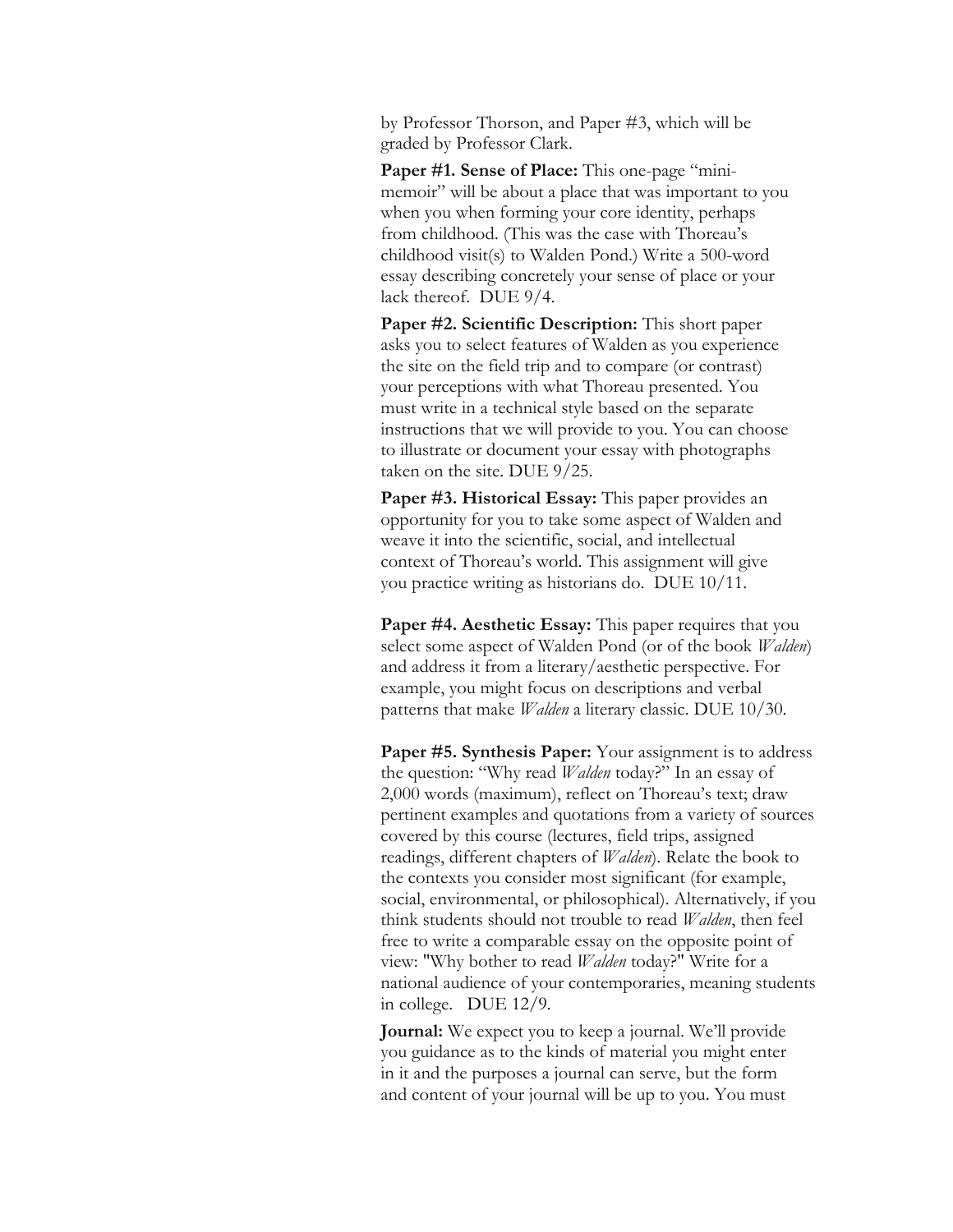make journal entries on at least six occasions during the course:

- A 8.30 Initial thoughts
- B 9.27 Natural environment with observations and sketches of Walden Pond and the materials seen at the Torrey Herbarium.
- C 10.9 Social context, with observations made at the Dodd Center.
- D 10.25 Aesthetic context, with observations made at the Benton Museum.
- E 11.15 Your personal thoughts after finishing *Walden*, compared with others'.
- F 12.6 Final Thoughts, following our last session.

We encourage you to make further entries, and as many as will be useful to you as you reflect on the course, your experience in it, or the themes that it leads you to think about. For some, the discipline of making daily entries helps. We will hold ungraded journal "checks" on Oct. 2 and Oct. 30, so please bring your journals on those Tuesdays to hand to your section instructor. They will be returned on Thursdays so you will have them over the weekend.

**Portfolio:** You will be asked to gather together all your writings and other documents (e.g. photographs) produced in the course, and to write a final reflection on the whole package, i.e. what you have learned (or not) from the engagement with Thoreau and the American landscape and by taking an Honors core course. DUE during the Final Exam period scheduled for the course (to be announced).

**Instructors do not give grades. Students earn them.** To receive a course grade you must submit all required work. The final grade will reflect your assignment grades, class preparedness, and your success at engaging with course material and your peers in such a way to facilitate learning for all. It will be scaled as follows:

- Paper  $#1$  Sense of Place, 0 points
- Paper #2 Scientific, 10 points
- Paper #3 Historical, 10 points
- Paper #4 Aesthetic, 10 points
- Paper #5 Synthesis, 20 points
- Journal, 20 points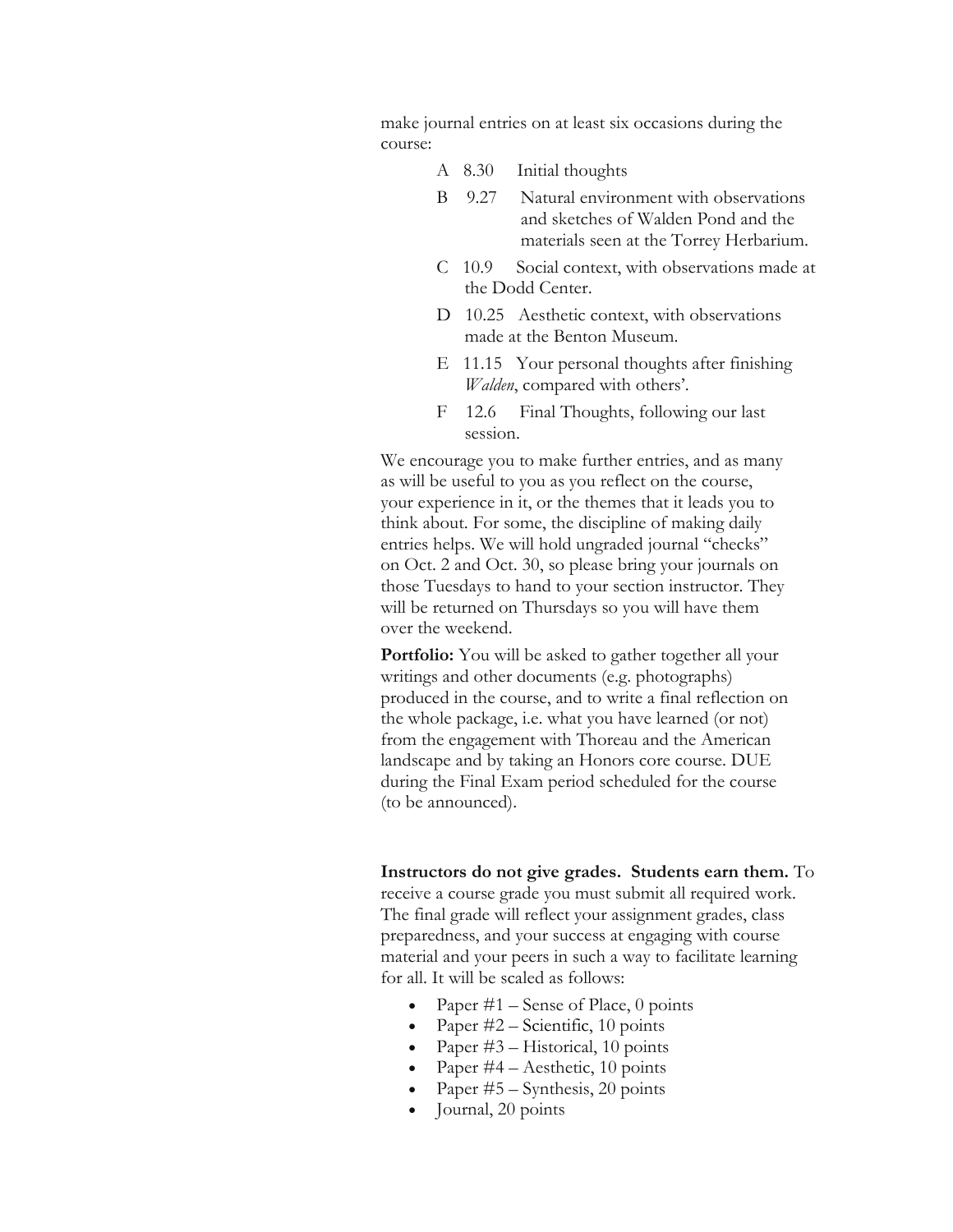- Portfolio (your reflections), 10 points
- Preparedness and class participation, 20 points

The preparedness/participation grade will be subjective, and based on a review of the entire course. You must come to class prepared to contribute, whether inspired to do so on your own or called upon by the instructor. We will know who is up to speed and who is not, and who attends and who does not.

Finally, much of the challenge in this course takes place neither in group, nor section meetings; it will be between you the individual and the reading/writing assignments for the day. There are no reading assignments on days when a paper is due.

Each section leader will assign grades to their students.

#### **A Warning About Academic Misconduct**

Academic misconduct that violates the University of Connecticut's Student Code will be penalized. According to its seriousness, the penalty can range from an F for an individual piece of work to an F for the course.

Do not attempt in your written work to claim anyone else's work or words as your own. Unattributed copying, cuttingand-pasting, or paraphrasing from a published source, a website, or another student is plagiarism and regarded as a serious offense.

Taking care when making notes and giving citations in your papers for phrases or passages quoted from elsewhere will help you avoid plagiarism. On the course HuskyCT site Homepage is a "Plagiarism module" developed by the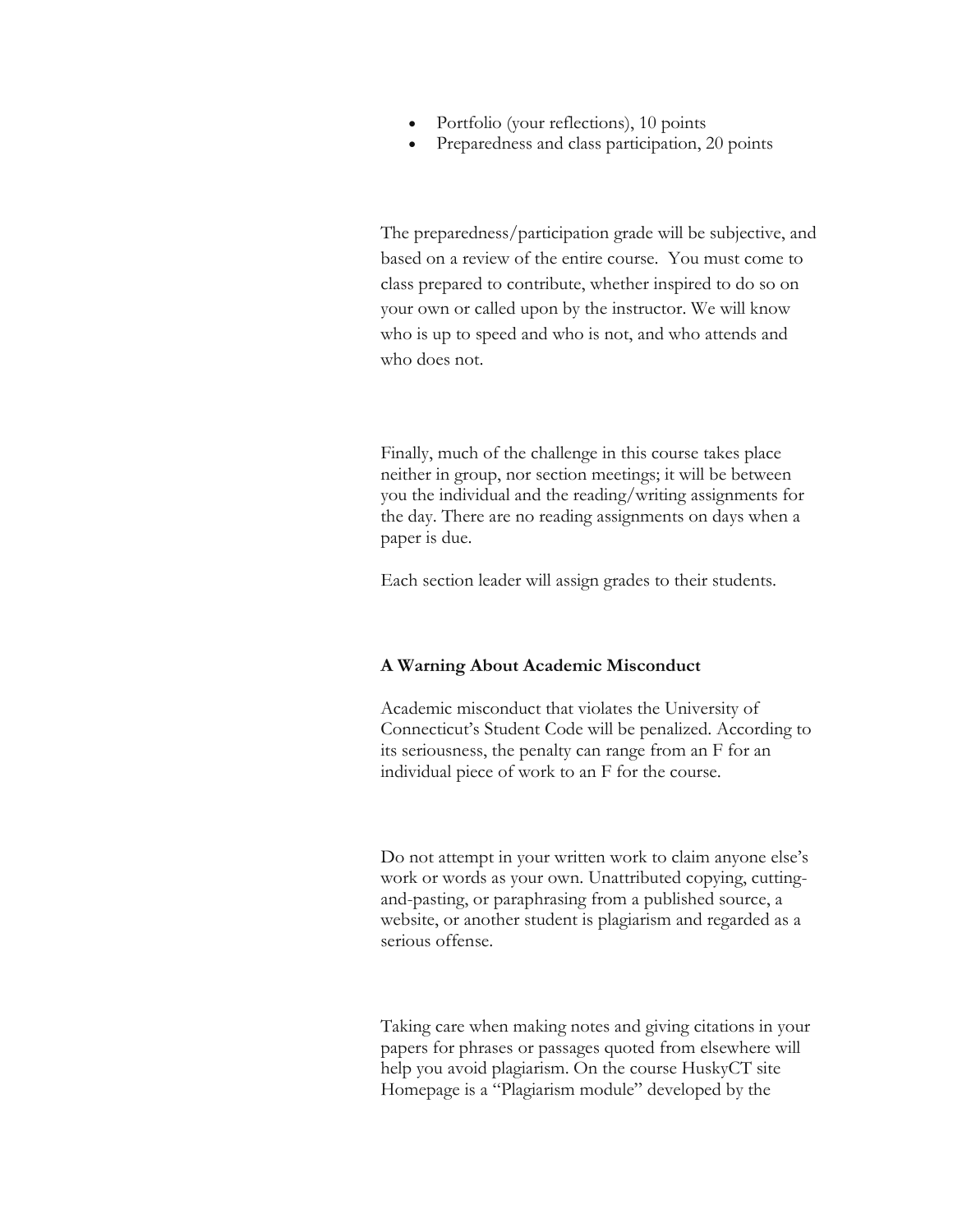UConn Institute of Teaching and Learning that gives essential guidance. Follow this, and refer back to it; we will assume you are familiar with it.

If you have any questions at all about how you should proceed, do not hesitate to ask an instructor.



 $\bullet$ 

### **Syllabus - DAILY ASSIGNMENTS**



*Bust of Henry David Thoreau by Walton Ricketson (1898). Courtesy of Concord Free Public Library.*

¥

Syllabus & Schedule of Readings

*Note: Readings in file are underlined, and located alphabetically under the authors last name.*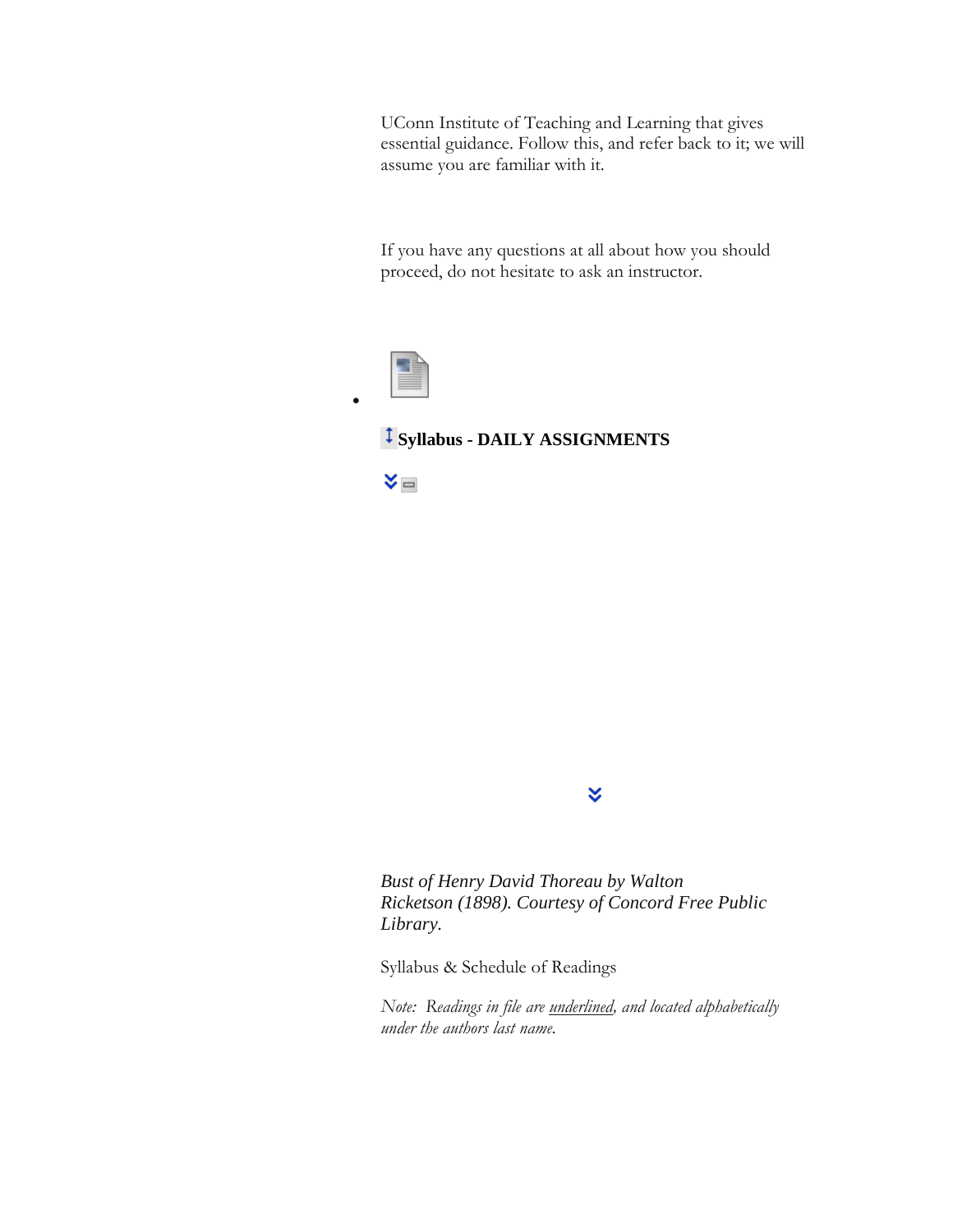Syllabus & Schedule of Readings

*Note: Readings in HuskyCT are underlined, and located alphabetically under the author's last name.* 

# **Part I - A Sense of Place: Walden as Symbolic Landscape**

G 8.28 Introductory meeting: Looking at Landscape (be prepared to introduce yourself).

#### G 8.30 Discussion: Excerpts from *Walden* • Journal #A

Billy Baker "At Yale, you can take a course on being happy," *Boston Globe*, April 26, 2018. Henry D. Thoreau, *Walden: A Fully Annotated Edition*, ed. Jeffrey S. Cramer (New Haven: Yale University Press, 2004). At this stage, read only the

*Walden* passages indicated in the reading file under Thoreau, Henry D – Readings from "Fully Annotated" for first Day.

Robert M. Thorson, *The Guide to Walden Pond*. (Boston & New York: Houghton Mifflin Harcourt, 2018), 7-15, 150-153. (You have a copy as a handout.)

Robert Pogue Harrison, "The True American," *New York Review of Books*, August 17, 2017.

Katharine Whittemore, "Diving into Thoreau's *Walden*," *Boston Globe*, May 25, 2014.

- 
- S 9.4 Discussion: Your Sense of Place

**•** Paper #1: Sense of Place (see instructions under Assignments). You must submit your paper to your section leader via e-mail by 8 a.m.

# **Part II - The Physical Landscape: Geology and Natural Science**

G 9.6 New England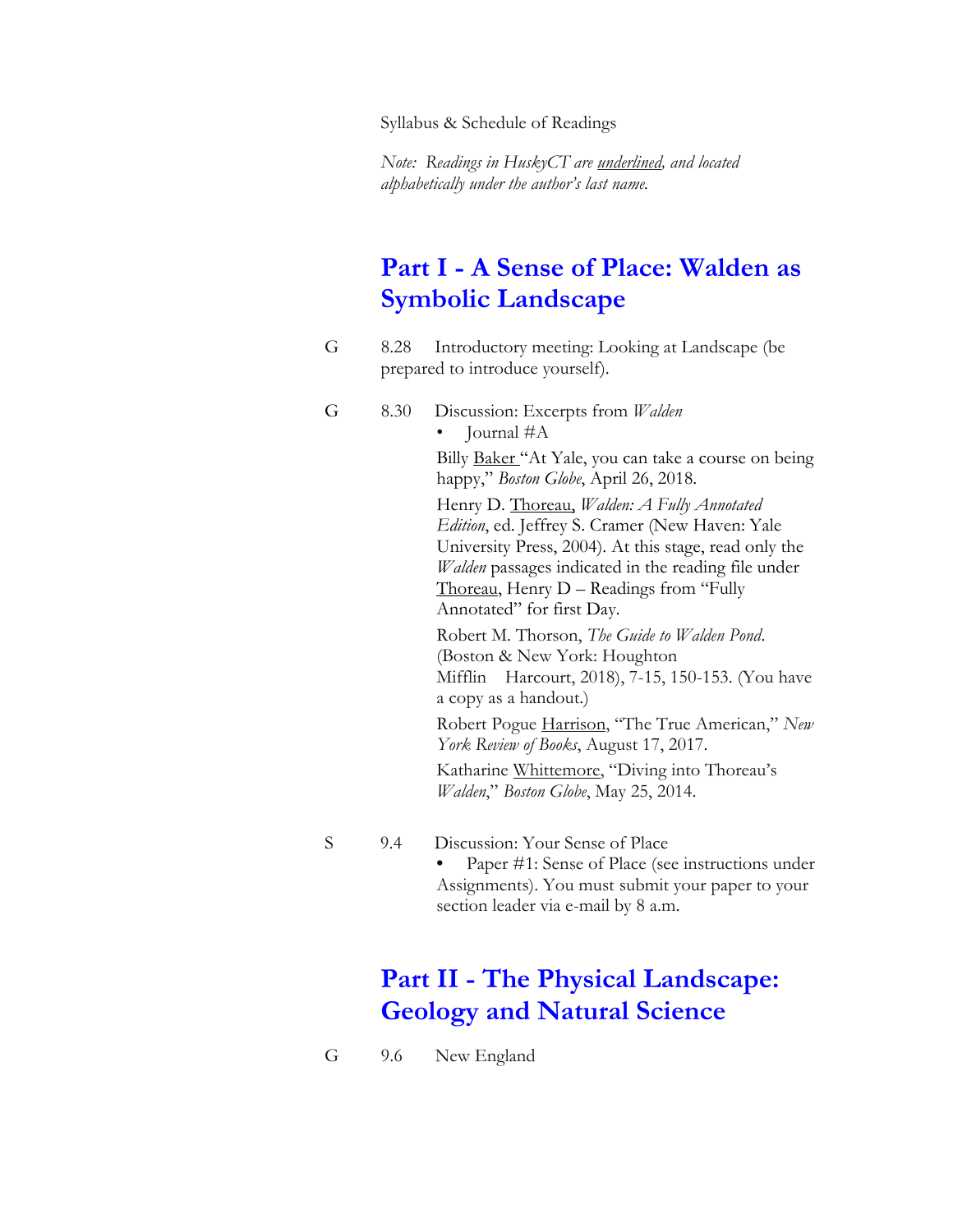Robert M. Thorson, "Geology," *The Encyclopedia of New England Culture*, ed. Burt Feintuch and David H. Watters (New Haven: Yale University Press, 2005), 567–69.

Thorson, *Guide*, 51-59, 62-71, 159-161, 171-176.

G 9.11 Lake Walden Thorson, *Guide*, 98-103, 153-155 (limnology); 105- 109, 182-187 (hydrology); 110-115 (ecology); 195- 198 (seasons).

> J. Curt Stager, et. al., "Climate variability and cultural eutrophication at Walden Pond (Massachusetts, USA) during the last 1800 years," *PLoS ONE* 13, no. 4 (April 2018).

Dianne Timblin, "Thoreau as Naturalist: A Conversation with Four Authors," *American Scientist* 105 (2017): 248-251.

F 9.13 Field Trip: Torrey Herbarium, Dept. of Ecology and Evolutionary Biology (see handout)

- S 9.18 Discussion
- N 9.20 No class. Field trip on 9/23 instead.
- F 9.23 Field Trip: Thoreau Country, Concord, Mass. (see handout) Thorson, *Guide*

Thoreau, *Walden,* 78-88; 168-177.

#### S 9.25 Discussion

- Journal #B
- Paper #2: Scientific (see handout). You must submit your paper to both Professors Clark and Thorson via e-mail by 8 a.m.

## **Part III - The Historical Landscape**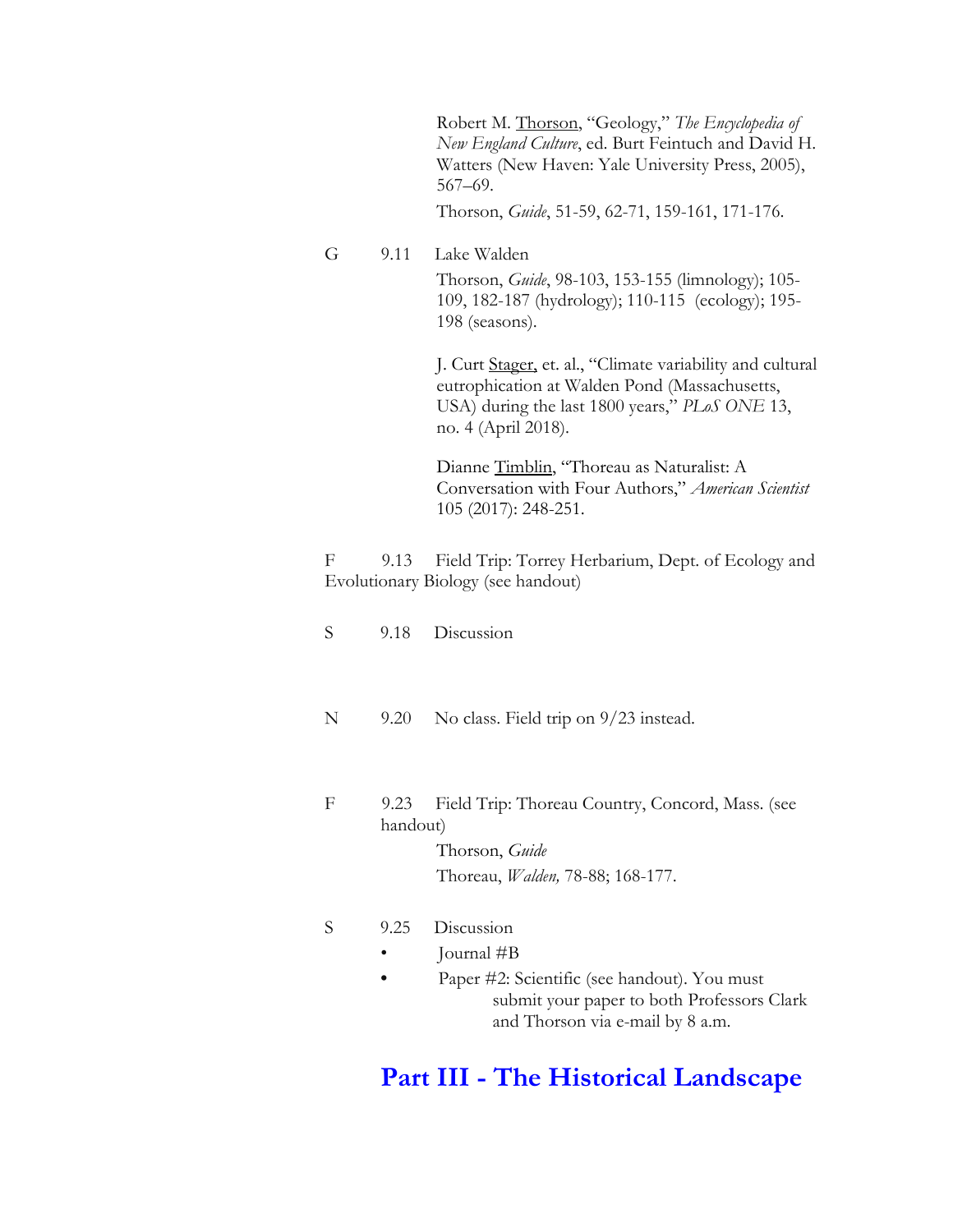G 9.27 Transitions on the Land

Thoreau, "The Bean Field," *Walden*, 150–61.

William Cronon, "A World of Fields and Fences," in *Changes in the Land* (1983; new edition, New York: Hill & Wang, 2003), 127-158

Robert A. Gross, "Culture and Cultivation: Agriculture and Society in Thoreau's Concord," *Journal of American History* 69 (June, 1982), 42–61.

Thorson, *Guide,* 137-143*.*

F 10.2 Field Trip: Dodd Research Center: Archives and Special Collections (see handout)

> Edwin Way Teale, "Introduction" to Henry D. Thoreau, *Walden, or, Life in the Woods* (New York: Dodd, Mead, 1946, 1955); you'll see a copy of this edition of *Walden* at the Dodd Center

\* "Journal check"

G 10.4 Religion and Philosophy

Philip F. Gura, "Religious Combustion," *American Transcendentalism: A History* (New York: Macmillan, 2008), 98-122.

Ralph Waldo Emerson, *Nature* (1836), available in an 1849 edition at Google Books, or at <http://www.gutenberg.org/ebooks/29433> .

- S 10.9 Discussion
- Journal #C
- S 10.11 Discussion
	- Paper #3: Historical (see handout). You must submit your paper to both Professors Clark and Thorson via e-mail by 8 a.m.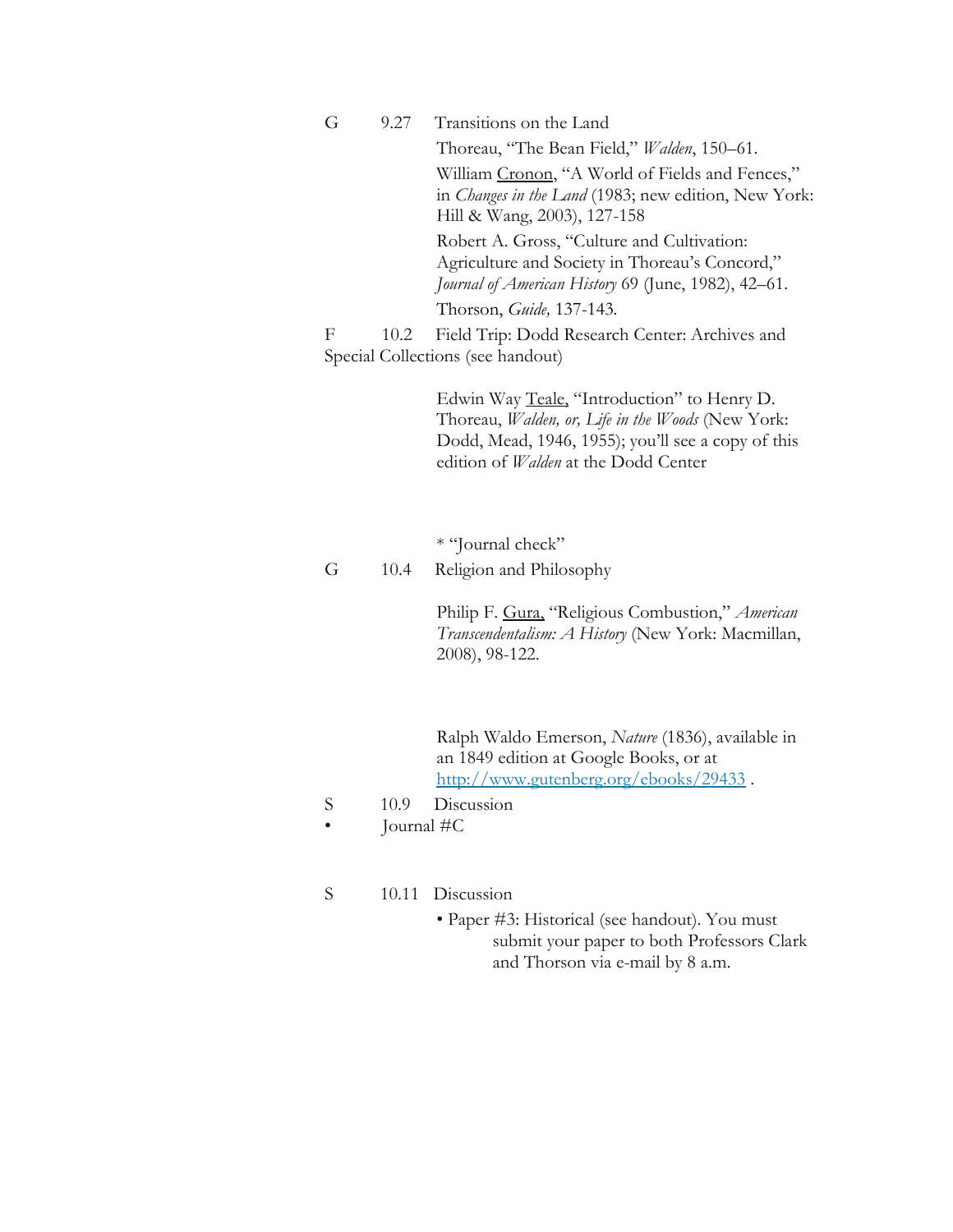## **Part IV - The Aesthetic Landscape**

- G 10.16 Romanticizing Nature Thomas Cole, "Essay on American Scenery," *American Monthly Magazine* 7 (Jan. 1836), 1-12. Alan Wallach, "Thomas Cole's 'River in the Catskills' as Antipastoral," *Art Bulletin* 84 (June 2002): 334-50.
- F 10.18 Field Trip: William Benton Museum of Art (see handout)
- G 10.23 Transcendentalism, Utopia, and Conservation Ralph Waldo Emerson, "Man the Reformer: A Lecture read before the Mechanics' Apprentices' Library Association, Boston, January 25, 1841," in Emerson, *Nature; Addresses, and Lectures* (Boston, 1849).

George P. Marsh, *Address delivered before the Agricultural Society of Rutland County, September 30, 1847* (Rutland, Vt., 1848); read a facsimile or a transcript at the Library of Congress American Memory website:

[http://memory.loc.gov/ammem/amrvhtml/cnchro](http://memory.loc.gov/ammem/amrvhtml/cnchron1.html) [n1.html](http://memory.loc.gov/ammem/amrvhtml/cnchron1.html) .

### S 10.25 Discussion

• Journal #D

#### S 10.30 Discussion

• Paper #4: Aesthetic (see handout). You must submit your paper to your section leader via e-mail by 8 a.m.

\* "Journal check"

### **Part V - Reading Walden**

- S 11.1 Through "Economy," Thoreau, *Walden*, 1–77.
- S 11.6 Through "Visitors," Thoreau, *Walden*, 78–149.
- S 11.8 Through "Baker Farm," Thoreau, *Walden*, 150-201.
- G 11.13 Through "Former Inhabitants; and Winter Visitors," Thoreau, *Walden*, 202–261.
- S 11.15 Through "Conclusion," Thoreau, *Walden*, 262-325.